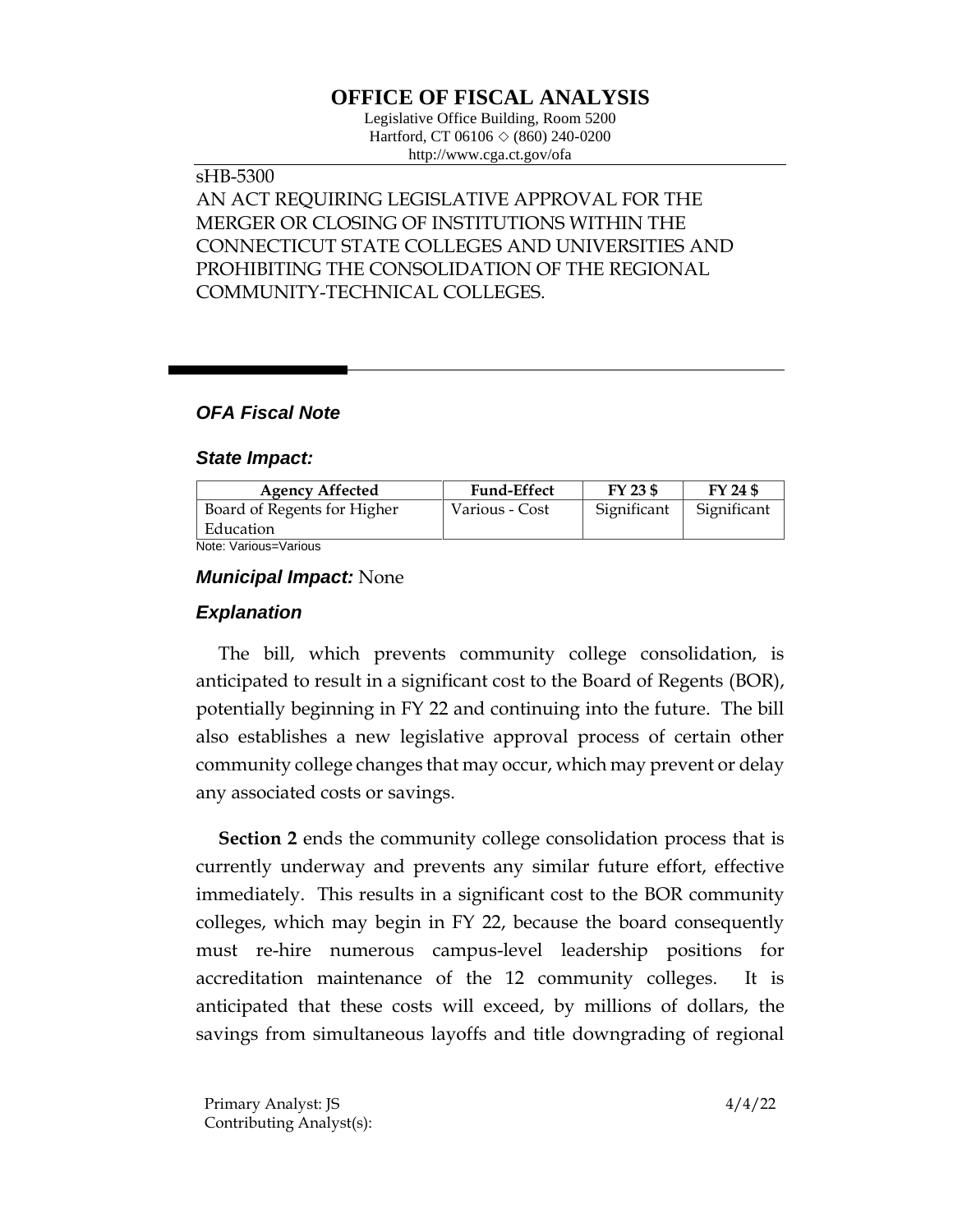and consolidated-college personnel. In FY 23, it is estimated that the net savings due to the consolidation will be \$10.9 million (savings of \$35 million partially offset by costs of \$24.1 million).

The consolidation, which the BOR began in 2017, has resulted in a net savings through: (1) many manager-level positions at the college level being held open, combined, or refilled at lower costs on an interim basis; (2) the formation of a regional structure that contains several directorlevel positions being phased out at the 12 colleges along with new regional president and regional workforce development positions; and (3) the formation of an executive-level structure along with shared services for some administrative functions. The costs of the new positions are substantial but less than the savings at the college level.

A few examples of the position changes at the college level are: (1) the Director of Finance positions are being phased out to the highest collegelevel position of Associate Director of Finance, as many functions move to shared services and leadership is shifted to the consolidated college; and (2) the Director of Human Resources positions are being phased out to one director position in each of the three regions, with a generalist staff person on each college campus and specialized functions at the consolidated college.

**Section 1** may prevent or delay for up to 12 to 16 months any savings or costs anticipated to result from any other college or university merger or closure recommended by the Board of Regents. The bill requires an affirmative vote of the General Assembly within a specified timeframe equal to 12 to 16 months in order for the merger or closure to proceed (or the recommendation is deemed accepted), which delays any anticipated costs or savings. The length of the delay would be equal to the amount of time between the General Assembly receiving merger or closure notice and the date of an affirmative vote (or deemed acceptance). If within the voting timeframe one chamber of the General Assembly rejects the merger or closure, the merger or closure will be halted, which prevents the realization of any savings or costs that would have resulted.